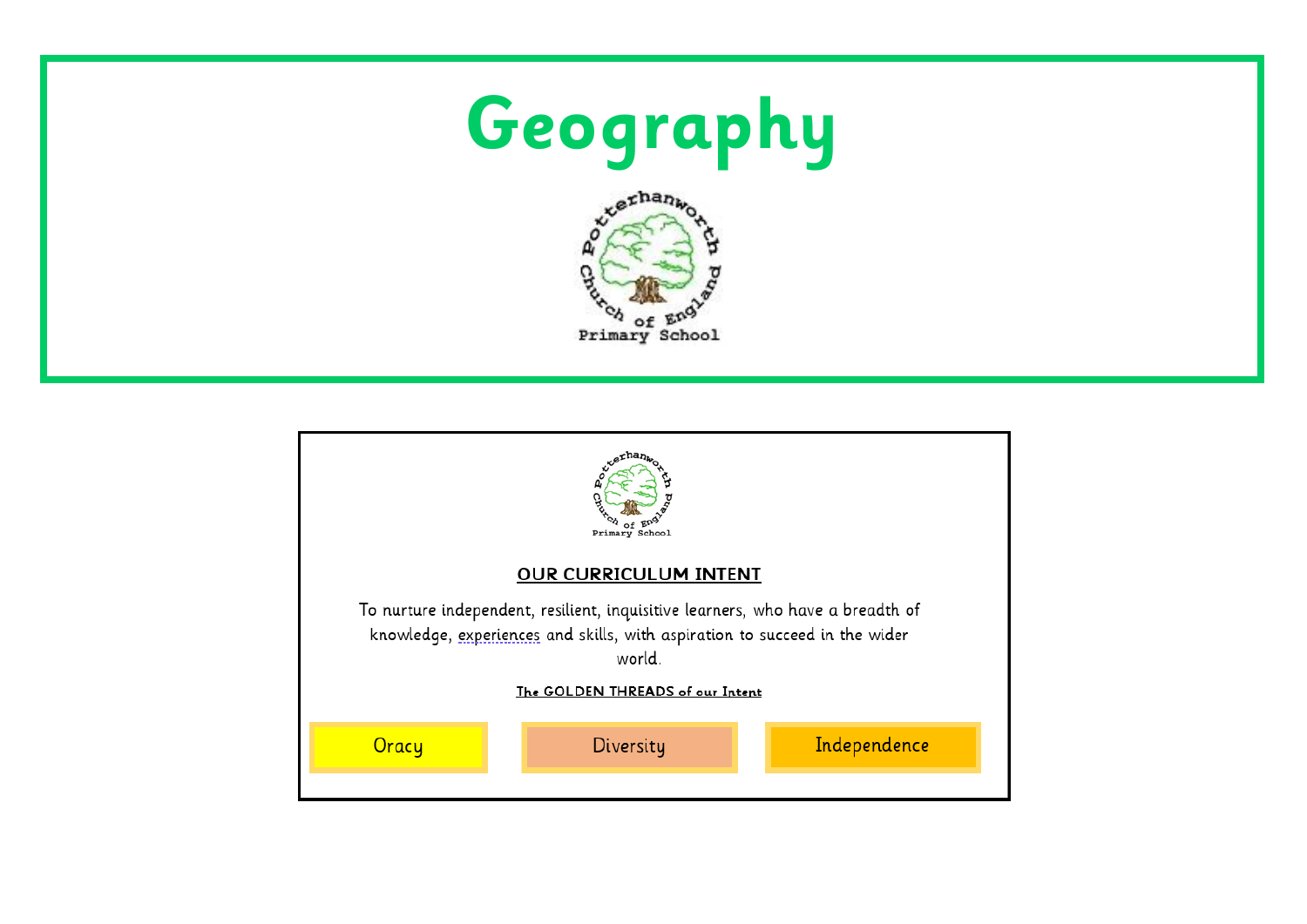## **Geography – EYFS / Reception**

**Learning Understanding the world** involves quiding children to make sense of their physical world and their community. The frequency and range of children's personal experiences increases their knowledge and sense of the world around them – from visiting parks, libraries and museums to meeting important members of society such as police officers, nurses and firefighters. In addition, listening to a broad selection of stories, non-fiction, rhymes and poems will foster their understanding of our culturally, socially, technologically and ecologically diverse world. As well as building important knowledge, this extends their familiarity with words that support understanding across domains. Enriching and widening children's vocabulary will support later reading comprehension.

**NC Area of** 

|                                | <b>ELG: People, Culture and Communities</b>                                                                                                  | <b>ELG: The Natural World</b>                                                                           |  |  |  |
|--------------------------------|----------------------------------------------------------------------------------------------------------------------------------------------|---------------------------------------------------------------------------------------------------------|--|--|--|
| Goals                          | Children at the expected level of development will:                                                                                          | Children at the expected level of development will:                                                     |  |  |  |
| g                              | Describe their immediate environment using knowledge from                                                                                    | Explore the natural world around them, making observations and drawing pictures of                      |  |  |  |
|                                | observation, discussion, stories, non-fiction texts and maps;                                                                                | animals and plants;                                                                                     |  |  |  |
| Learni                         | Explain some similarities and differences between life in this country                                                                       | Know some similarities and differences between the natural world around them and<br>$\bullet$           |  |  |  |
|                                | and life in other countries, drawing on knowledge from stories, non-                                                                         | contrasting environments, drawing on their experiences and what has been read in class;                 |  |  |  |
|                                | fiction texts and - when appropriate - maps.                                                                                                 | Understand some important processes and changes in the natural world around them,<br>$\bullet$          |  |  |  |
|                                |                                                                                                                                              | including the seasons and changing states of matter.                                                    |  |  |  |
|                                | Draw children's attention to the immediate environment, introducing<br>$\bullet$                                                             | Provide children with have frequent opportunities for outdoor play<br>$\bullet$                         |  |  |  |
|                                | and modelling new vocabulary where appropriate.                                                                                              | and exploration.                                                                                        |  |  |  |
| Matters<br><b>(Development</b> | Familiarise children with the name of the road, and or                                                                                       | Encourage interactions with the outdoors to foster curiosity and give children freedom to               |  |  |  |
|                                | village/town/city the school is located in.                                                                                                  | touch, smell and hear the natural world around them during hands-on experiences.                        |  |  |  |
|                                | Look at aerial views of the school setting, encouraging children to                                                                          | Create opportunities to discuss how we care for the natural world around us.                            |  |  |  |
|                                | comment on what they notice, recognising buildings, open space,                                                                              | Offer opportunities to sing songs and join in with rhymes and poems about the natural                   |  |  |  |
|                                | roads and other                                                                                                                              | world.                                                                                                  |  |  |  |
|                                | simple features.                                                                                                                             | After close observation, draw pictures of the natural world, including animals and plants.<br>$\bullet$ |  |  |  |
|                                | Offer opportunities for children to choose to draw simple maps of                                                                            | Observe and interact with natural processes, such as ice melting, a sound causing a                     |  |  |  |
| looks                          | their immediate environment, or maps from imaginary story settings                                                                           | vibration, light travelling through transparent material, an object casting a shadow, a                 |  |  |  |
|                                | they are familiar with. Teach children about places in the world that                                                                        | magnet attracting an object and a boat floating on water.                                               |  |  |  |
| this                           | contrast with locations they know well.                                                                                                      | Encourage focused observation of the natural world.                                                     |  |  |  |
| what                           | Use relevant, specific vocabulary to describe contrasting locations.                                                                         | Listen to children describing and commenting on things they have seen whilst outside,                   |  |  |  |
|                                | Use images, video clips, shared texts and other resources to bring the<br>wider world into the classroom. Listen to what children say about  | including plants and animals.                                                                           |  |  |  |
| 'ত                             | what they see.                                                                                                                               | Encourage positive interaction with the outside world, offering children a chance to take<br>$\bullet$  |  |  |  |
| Examples                       | Avoid stereotyping and explain how children's lives in other countries                                                                       | supported risks, appropriate to themselves and the environment within which they are in.                |  |  |  |
|                                | may be similar or different in terms of how they travel to school,                                                                           | Name and describe some plants and animals children are likely to see, encouraging                       |  |  |  |
|                                | what they eat, where they live, and so on.                                                                                                   | children to recognise familiar plants and animals whilst outside.                                       |  |  |  |
|                                | Key Vocabulary:                                                                                                                              |                                                                                                         |  |  |  |
|                                | home, house, school, surroundings, mine, yours, ours, live, land, sea, air, planet, world, map, hot, cold, change, weather, different, same, |                                                                                                         |  |  |  |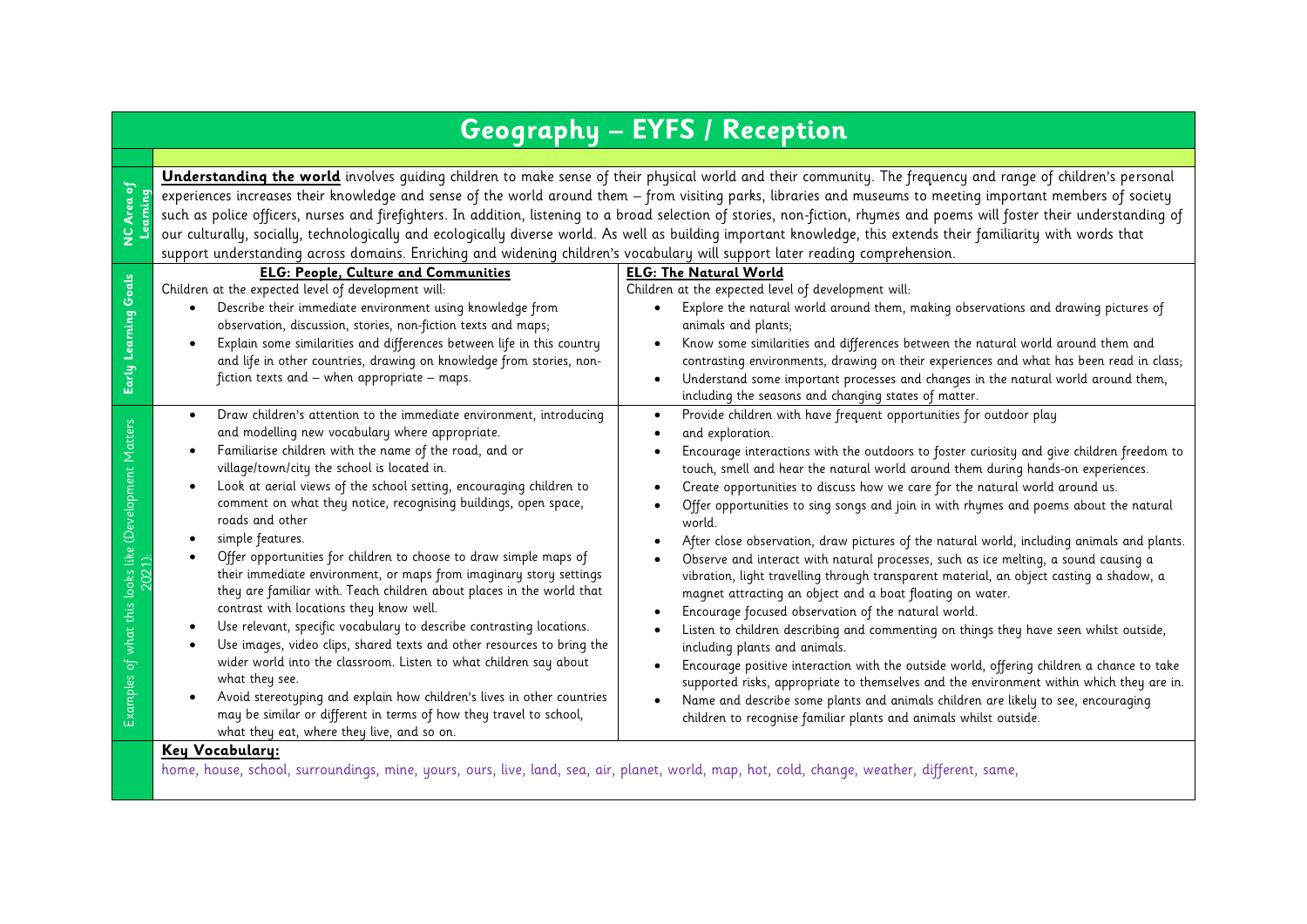|                                      |                                | Geography - KS1 and KS2                                                                                                                                                                                                                                                                                                                                                                                                                                                                                                                                                                                                                                                                                                                                                                                                                                              |                                                                                                                                                                                                                                  |  |                                                                                                                                                 |                                                                                                                                                                                                                                                                                                                                                                                                                            |                                                                                                                                                                                                                                                                                                                                                                                                 |
|--------------------------------------|--------------------------------|----------------------------------------------------------------------------------------------------------------------------------------------------------------------------------------------------------------------------------------------------------------------------------------------------------------------------------------------------------------------------------------------------------------------------------------------------------------------------------------------------------------------------------------------------------------------------------------------------------------------------------------------------------------------------------------------------------------------------------------------------------------------------------------------------------------------------------------------------------------------|----------------------------------------------------------------------------------------------------------------------------------------------------------------------------------------------------------------------------------|--|-------------------------------------------------------------------------------------------------------------------------------------------------|----------------------------------------------------------------------------------------------------------------------------------------------------------------------------------------------------------------------------------------------------------------------------------------------------------------------------------------------------------------------------------------------------------------------------|-------------------------------------------------------------------------------------------------------------------------------------------------------------------------------------------------------------------------------------------------------------------------------------------------------------------------------------------------------------------------------------------------|
|                                      |                                | Locational                                                                                                                                                                                                                                                                                                                                                                                                                                                                                                                                                                                                                                                                                                                                                                                                                                                           |                                                                                                                                                                                                                                  |  | Place                                                                                                                                           |                                                                                                                                                                                                                                                                                                                                                                                                                            | Human and Physical Geography                                                                                                                                                                                                                                                                                                                                                                    |
| <b>Objectives</b><br>KS <sub>1</sub> | $\mathbf{\omega}$<br>Knowledge | Name, locate and identify characteristics of the four<br>countries and capital cities of the United Kingdom and its<br>surrounding seas.<br>Name and locate the world's seven continents and five<br>oceans                                                                                                                                                                                                                                                                                                                                                                                                                                                                                                                                                                                                                                                          | Understand geographical similarities and<br>non-European country                                                                                                                                                                 |  | differences through studying the human and<br>physical geography of a small area of the United<br>Kingdom, and of a small area in a contrasting | and the North and South Poles<br>shop                                                                                                                                                                                                                                                                                                                                                                                      | Identify seasonal and daily weather patterns in the United Kingdom and<br>the location of hot and cold areas of the world in relation to the Equator<br>Use basic geographical vocabulary to refer to: beach, cliff, coast, forest,<br>hill, mountain, sea, ocean, river, soil, valley, vegetation, season and<br>weather, city, town, village, factory, farm, house, office, port, harbour and |
| NC Objectives<br>KS <sub>2</sub>     | Knowledge                      | Locate the world's countries, using maps to focus on Europe<br>(including the location of Russia) and North and South<br>America, concentrating on their environmental regions, key<br>physical and human characteristics, countries, and major<br>cities<br>Name and locate counties and cities of the United Kingdom,<br>geographical regions and their identifying human and<br>physical characteristics, key topographical features<br>(including hills, mountains, coasts and rivers), and land-use<br>patterns; and understand how some of these aspects have<br>changed over time<br>Identify the position and significance of latitude, longitude,<br>Equator, Northern<br>Hemisphere, Southern Hemisphere, the Tropics of Cancer<br>and Capricorn, Arctic and Antarctic Circle, the<br>Prime/Greenwich Meridian and time zones (including day<br>and night) | Understand geographical similarities and<br>differences through the study of human and<br>physical geography of a region of the United<br>Kingdom, a region in a European country, and a<br>region within North or South America |  | and water                                                                                                                                       | Describe and understand key aspects of physical geography, including:<br>climate zones, biomes and vegetation belts, rivers, mountains, volcanoes<br>and earthquakes, and the water cycle<br>Describe and understand key aspects of human geography, including<br>types of settlement and land use, economic activity including trade links,<br>and the distribution of natural resources including energy, food, minerals |                                                                                                                                                                                                                                                                                                                                                                                                 |
|                                      |                                |                                                                                                                                                                                                                                                                                                                                                                                                                                                                                                                                                                                                                                                                                                                                                                                                                                                                      |                                                                                                                                                                                                                                  |  | <b>Skills and Fieldwork</b>                                                                                                                     |                                                                                                                                                                                                                                                                                                                                                                                                                            |                                                                                                                                                                                                                                                                                                                                                                                                 |
|                                      |                                | Key Stage One:<br>Use world maps, atlases and globes<br>Use simple compass directions Use aerial photos, construct simple maps<br>Undertake simple fieldwork within school locality                                                                                                                                                                                                                                                                                                                                                                                                                                                                                                                                                                                                                                                                                  |                                                                                                                                                                                                                                  |  | <b>Key Stage Two:</b><br>Kingdom and the wider world.<br>features studied.                                                                      | Use the eight points of a compass, four and six-figure grid references, symbols and key<br>(including the use of Ordnance Survey maps) to build their knowledge of the United<br>Use maps, atlases, globes and digital/computer mapping to locate countries and describe                                                                                                                                                   |                                                                                                                                                                                                                                                                                                                                                                                                 |
| $\pi$                                |                                | KS1                                                                                                                                                                                                                                                                                                                                                                                                                                                                                                                                                                                                                                                                                                                                                                                                                                                                  |                                                                                                                                                                                                                                  |  | Lower KS2                                                                                                                                       |                                                                                                                                                                                                                                                                                                                                                                                                                            | <b>Upper KS2</b>                                                                                                                                                                                                                                                                                                                                                                                |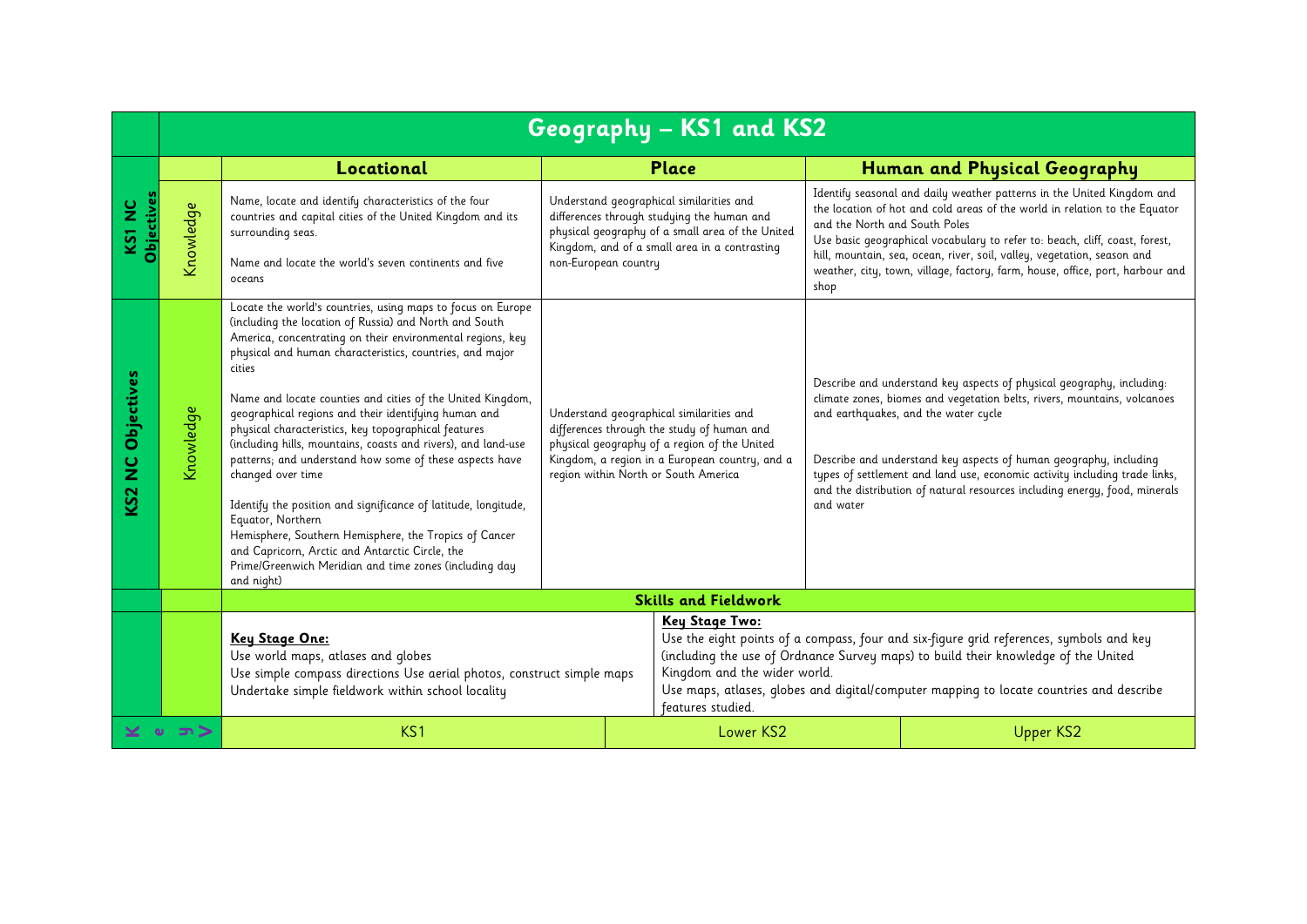|     |                          | compass, 4-point, direction, North, East, South, West, plan, left,<br>right, near, far, record, observe, aerial view, key, map, symbols,<br>direction, position, route, journey, the UK, changes, tally chart,<br>pictogram, world map, country, continent, human, physical,<br>describe, landmark,                                                                                                                                                                       |              | sketch map, map, aerial view feature,<br>annotation, landmark, distance, key, symbol,<br>land use, urban, rural, population, coordinates. |                                                                                                                                         | atlas, index, coordinates, latitude, longitude,<br>key, symbol, Ordnance Survey, Silva compass,<br>legend, borders, fieldwork, measure, observe,<br>record, map, sketch, graph. |                                                                                                                                                                                                                                                                                           |
|-----|--------------------------|---------------------------------------------------------------------------------------------------------------------------------------------------------------------------------------------------------------------------------------------------------------------------------------------------------------------------------------------------------------------------------------------------------------------------------------------------------------------------|--------------|-------------------------------------------------------------------------------------------------------------------------------------------|-----------------------------------------------------------------------------------------------------------------------------------------|---------------------------------------------------------------------------------------------------------------------------------------------------------------------------------|-------------------------------------------------------------------------------------------------------------------------------------------------------------------------------------------------------------------------------------------------------------------------------------------|
|     |                          | Geography - KS1                                                                                                                                                                                                                                                                                                                                                                                                                                                           |              |                                                                                                                                           |                                                                                                                                         |                                                                                                                                                                                 |                                                                                                                                                                                                                                                                                           |
|     |                          | Locational                                                                                                                                                                                                                                                                                                                                                                                                                                                                |              | <b>Place</b>                                                                                                                              |                                                                                                                                         | Human and Physical<br>Geography                                                                                                                                                 | <b>Key Vocabulary</b>                                                                                                                                                                                                                                                                     |
| ear | Knowledge<br>Substantive | Know what a country is. Know what UK means.<br>Know what a sea is. Know the names of the<br>four countries that make up the UK and name<br>the three main seas that surround the UK<br>Know what an address is. Know their address,<br>including postcode.<br>Know what the equator is. What the north and<br>south poles are. Know where the equator,<br>North Pole and South Pole are on a globe<br>Know what a compass is. Know which is N, E, S<br>and Won a compass. | in the world | Know features of hot and cold places                                                                                                      | Know what a season is.<br>coldest season in the UK is.<br>Know what a city is. Know<br>what a village is. Know the<br>town and village. | Know which the hottest and<br>Know main weather symbols<br>main differences between city,                                                                                       | compass, 4-point,<br>direction, North, East,<br>South, West, plan, left,<br>right, far, near, record,<br>observe, aerial view,<br>key, map, symbols,<br>direction, position,<br>route, journey, the UK,<br>changes, tally chart,<br>pictogram, world map,<br>country, human,<br>physical. |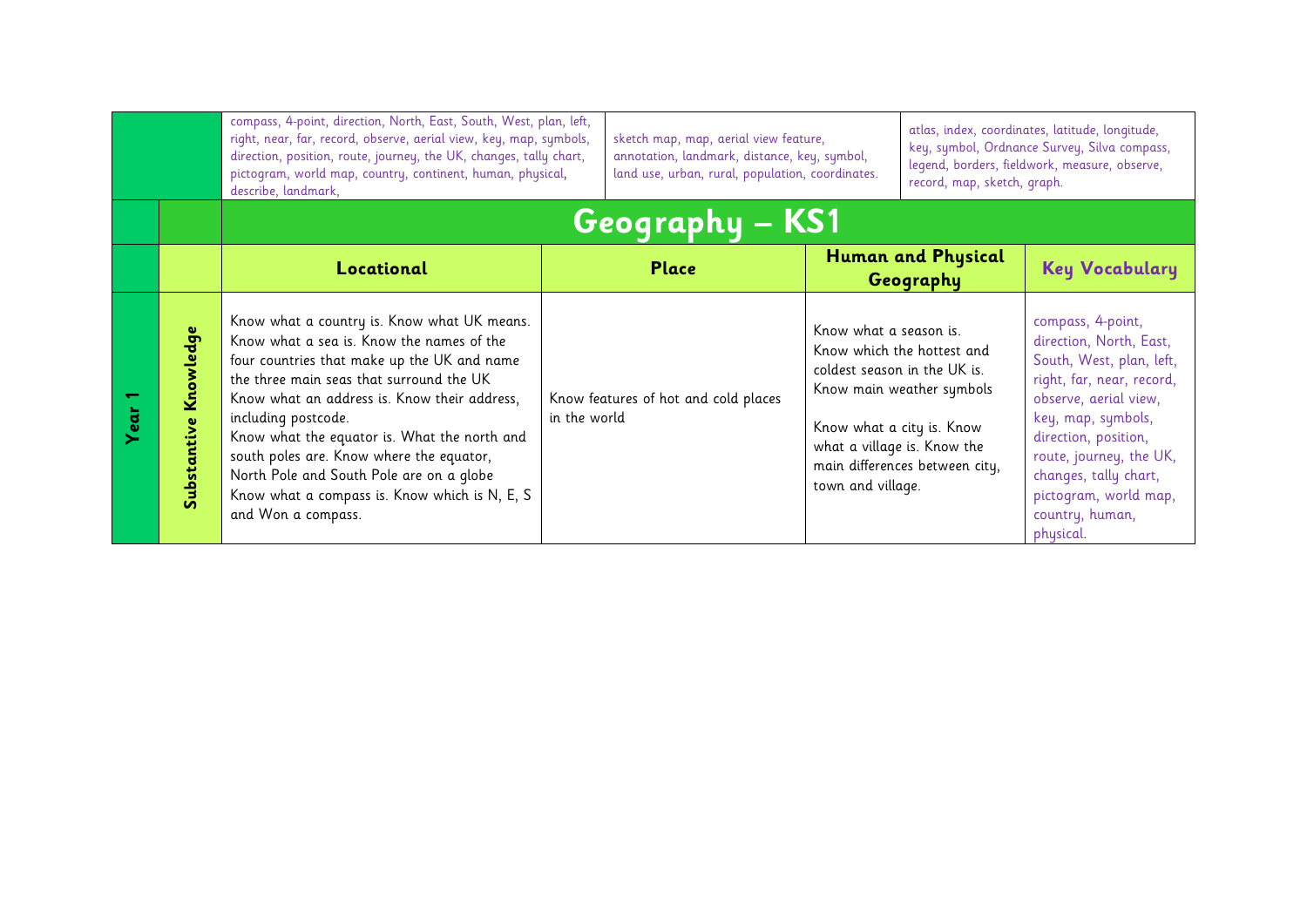|                   |                                                                                                                                                 | Children will be able to interpret geographical information from a range of sources. They will be able to communicate |                                                                                                                       |                                                               |                                                  |  |
|-------------------|-------------------------------------------------------------------------------------------------------------------------------------------------|-----------------------------------------------------------------------------------------------------------------------|-----------------------------------------------------------------------------------------------------------------------|---------------------------------------------------------------|--------------------------------------------------|--|
|                   | Disciplinary Knowledge (Skills and                                                                                                              | geographical information in a variety of ways.<br>They will:                                                          |                                                                                                                       |                                                               |                                                  |  |
|                   |                                                                                                                                                 |                                                                                                                       |                                                                                                                       |                                                               |                                                  |  |
|                   |                                                                                                                                                 |                                                                                                                       |                                                                                                                       |                                                               |                                                  |  |
|                   |                                                                                                                                                 | Use simple compass directions (North, South, East and West) and locational and directional language [for example,     |                                                                                                                       |                                                               |                                                  |  |
|                   |                                                                                                                                                 | surrounding environment.                                                                                              | near and far; left and right], to describe the location of features and routes on a map of the school grounds and its |                                                               |                                                  |  |
|                   |                                                                                                                                                 |                                                                                                                       |                                                                                                                       |                                                               |                                                  |  |
| Year              | fieldwork)                                                                                                                                      | $\bullet$                                                                                                             | Use aerial photographs and plan perspectives to recognise landmarks; devise a simple map; and use and construct       |                                                               |                                                  |  |
|                   |                                                                                                                                                 | basic symbols in a key.                                                                                               |                                                                                                                       |                                                               |                                                  |  |
|                   |                                                                                                                                                 | $\bullet$                                                                                                             | Use simple fieldwork and observational skills to study the geography of their school and its grounds and the key      |                                                               |                                                  |  |
|                   |                                                                                                                                                 | human and physical features of its surrounding environment.                                                           |                                                                                                                       |                                                               |                                                  |  |
|                   |                                                                                                                                                 | $\bullet$<br>Give examples of hot and cold places in the world.                                                       | Use the key vocabulary to demonstrate their knowledge and understanding with increasing accuracy.                     |                                                               |                                                  |  |
|                   |                                                                                                                                                 | ٠<br>Name the seasons, stating which is the hottest and coldest.<br>$\bullet$                                         |                                                                                                                       |                                                               |                                                  |  |
|                   |                                                                                                                                                 | Recognise the main weather symbols.<br>٠                                                                              |                                                                                                                       |                                                               |                                                  |  |
|                   |                                                                                                                                                 |                                                                                                                       |                                                                                                                       |                                                               |                                                  |  |
|                   |                                                                                                                                                 |                                                                                                                       |                                                                                                                       |                                                               |                                                  |  |
|                   |                                                                                                                                                 |                                                                                                                       | Geography – KS1                                                                                                       |                                                               |                                                  |  |
|                   |                                                                                                                                                 | Locational                                                                                                            | Place                                                                                                                 | <b>Human and Physical</b><br>Geography                        | <b>Key Vocabulary</b>                            |  |
|                   |                                                                                                                                                 | Know what an atlas / globe is. Know how to                                                                            |                                                                                                                       |                                                               | compass, 4-point,                                |  |
|                   | use an atlas / globe.<br>Substantive Knowledge<br>Know what a continent is. Know the names of<br>the seven continents of the world. Know how to |                                                                                                                       |                                                                                                                       | Know what the term 'physical                                  | direction, North, East,                          |  |
|                   |                                                                                                                                                 |                                                                                                                       |                                                                                                                       | features' means.                                              | South, West, plan, left,                         |  |
|                   |                                                                                                                                                 |                                                                                                                       |                                                                                                                       |                                                               | right, near, far, record,                        |  |
|                   |                                                                                                                                                 | locate them in and atlas / on a globe.                                                                                | Know the main differences between a                                                                                   | Know the representations for                                  | observe, aerial view,                            |  |
| Year <sub>2</sub> |                                                                                                                                                 | Know what an ocean is. Know the names of                                                                              | place in England and that of a small                                                                                  | the following physical features:                              | key, map, symbols,                               |  |
|                   |                                                                                                                                                 | and locate the five oceans of the world Know                                                                          | place in a non-European country                                                                                       | mountain, lake, island, valley,                               | direction, position,                             |  |
|                   |                                                                                                                                                 | what a city is. Know what a capital city is.<br>Know the names of the fours capital cities of                         |                                                                                                                       | river, cliff, forest and beach<br>Know some of the advantages | route, journey, the UK,<br>changes, tally chart, |  |
|                   |                                                                                                                                                 | England, Wales, Scotland and Northern Ireland.                                                                        |                                                                                                                       | and disadvantages of living in a                              | pictogram, world map,                            |  |
|                   |                                                                                                                                                 | Know how to locate them on a map/globe.                                                                               |                                                                                                                       | city or village.                                              | country, continent,                              |  |
|                   |                                                                                                                                                 | Know the terminologies: left and right; below,                                                                        |                                                                                                                       |                                                               | human, physical,                                 |  |
|                   | next to                                                                                                                                         |                                                                                                                       |                                                                                                                       | describe, landmark,                                           |                                                  |  |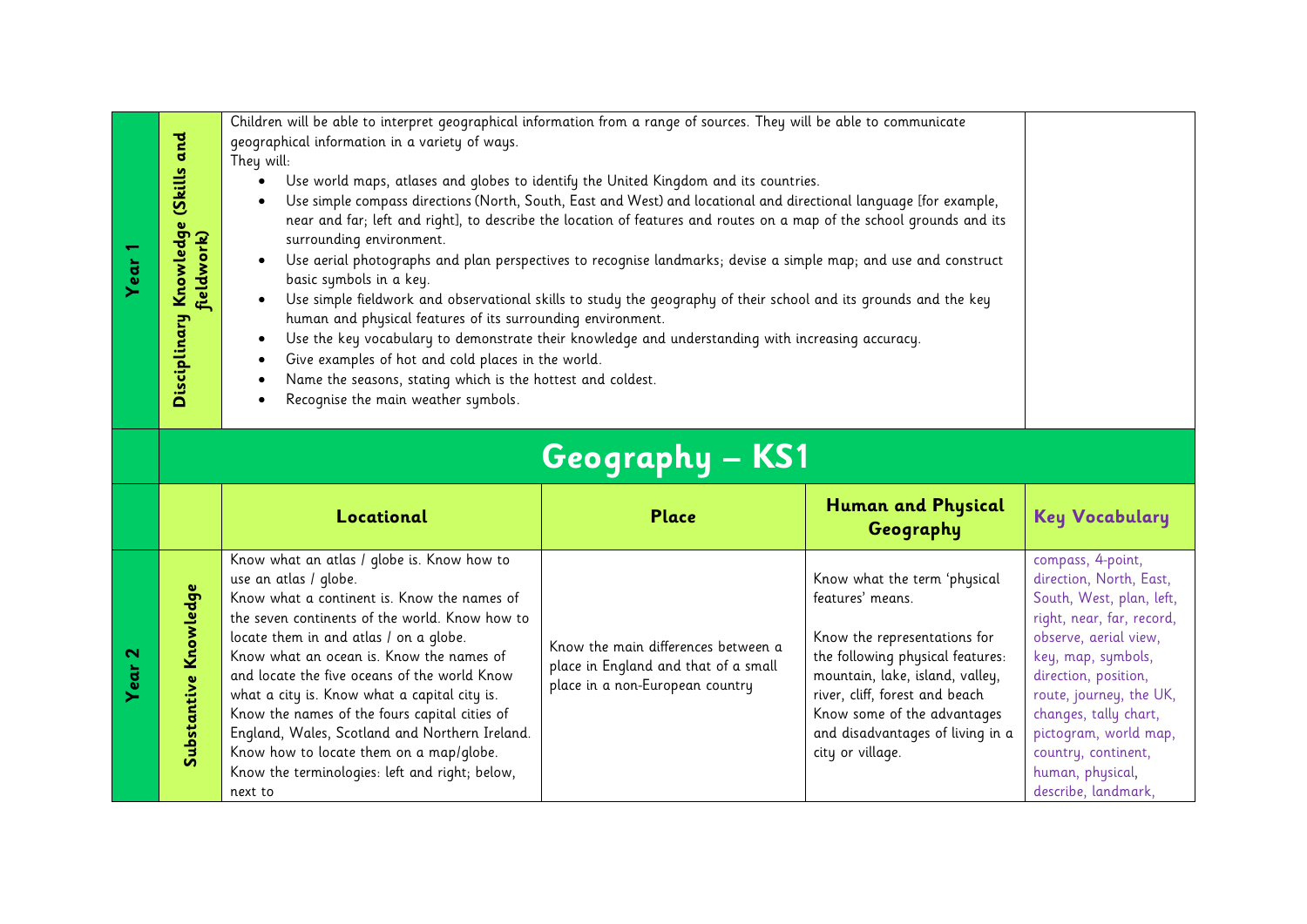| and<br>(Skills<br>$\bullet$<br>$\overline{g}$<br>fieldwork)<br>Kno | Children will be able to interpret geographical information from a range of sources. They will be able to communicate<br>geographical information in a variety of ways.<br>They will:<br>Use world maps, atlases and globes to identify the United Kingdom and its countries, as well as the countries,<br>continents and oceans studied at this key stage.<br>Use simple compass directions (North, South, East and West) and locational and directional language [for example,<br>$\bullet$<br>near and far; left and right], to describe the location of features and routes on a map.<br>Use aerial photographs and plan perspectives to recognise landmarks and basic human and physical features; devise<br>$\bullet$<br>a simple map; and use and construct basic symbols in a key.<br>Use the key vocabulary to demonstrate their knowledge and understanding.<br>$\bullet$<br>Explain, with examples, some differences between a place in England and a small place in a non-European country.<br>Name some examples of physical and humas features.<br>٠<br>Talk about advantages and disadvantages of living in a city or a village. |  |
|--------------------------------------------------------------------|-------------------------------------------------------------------------------------------------------------------------------------------------------------------------------------------------------------------------------------------------------------------------------------------------------------------------------------------------------------------------------------------------------------------------------------------------------------------------------------------------------------------------------------------------------------------------------------------------------------------------------------------------------------------------------------------------------------------------------------------------------------------------------------------------------------------------------------------------------------------------------------------------------------------------------------------------------------------------------------------------------------------------------------------------------------------------------------------------------------------------------------------------|--|
| Disciplinary                                                       |                                                                                                                                                                                                                                                                                                                                                                                                                                                                                                                                                                                                                                                                                                                                                                                                                                                                                                                                                                                                                                                                                                                                                 |  |
|                                                                    |                                                                                                                                                                                                                                                                                                                                                                                                                                                                                                                                                                                                                                                                                                                                                                                                                                                                                                                                                                                                                                                                                                                                                 |  |

| Geography – Low <u>er KS2</u> |  |  |
|-------------------------------|--|--|
|                               |  |  |

|             |                                                | Locational                                                                                                                                                                                                                                                                                                                                                                                                                                                                                                                                                                                                          | Place                                                                                 | Human and Physical<br>Geography                                                                                                                                                                                                                           | <b>Key Vocabulary</b>                                                                                                                                     |
|-------------|------------------------------------------------|---------------------------------------------------------------------------------------------------------------------------------------------------------------------------------------------------------------------------------------------------------------------------------------------------------------------------------------------------------------------------------------------------------------------------------------------------------------------------------------------------------------------------------------------------------------------------------------------------------------------|---------------------------------------------------------------------------------------|-----------------------------------------------------------------------------------------------------------------------------------------------------------------------------------------------------------------------------------------------------------|-----------------------------------------------------------------------------------------------------------------------------------------------------------|
| ear<br>Year | dge<br>⊻<br>$\boldsymbol{\omega}$<br><b>in</b> | Know the names and location of some European<br>countries focusing on key physical and human<br>features. e.g. landmarks<br>Know the names and location of some non-European<br>world countries, including Russia, North and South<br>America focusing on key physical and human<br>features.<br>Know the names and location of counties and some<br>cities of the UK.<br>Know name and location of main topographical<br>features are e.g. River Witham/ Thames, Snowdon<br>etc.<br>Know what land patterns are.<br>Know what topographical features and land patterns<br>are and how they have changed over time. | Know at least five differences between<br>living in the UK and a European<br>country. | Know what a climate zone is.<br>Know the features of a water<br>cycle.<br>Know and label the main<br>features of a river.<br>Know the name of and locate a<br>number of the world's longest<br>rivers.<br>Know why most cities are<br>located by a river. | sketch map, map,<br>aerial view, feature,<br>annotation,<br>landmark, distance,<br>key, symbol, land<br>use, urban, rural,<br>population,<br>coordinates. |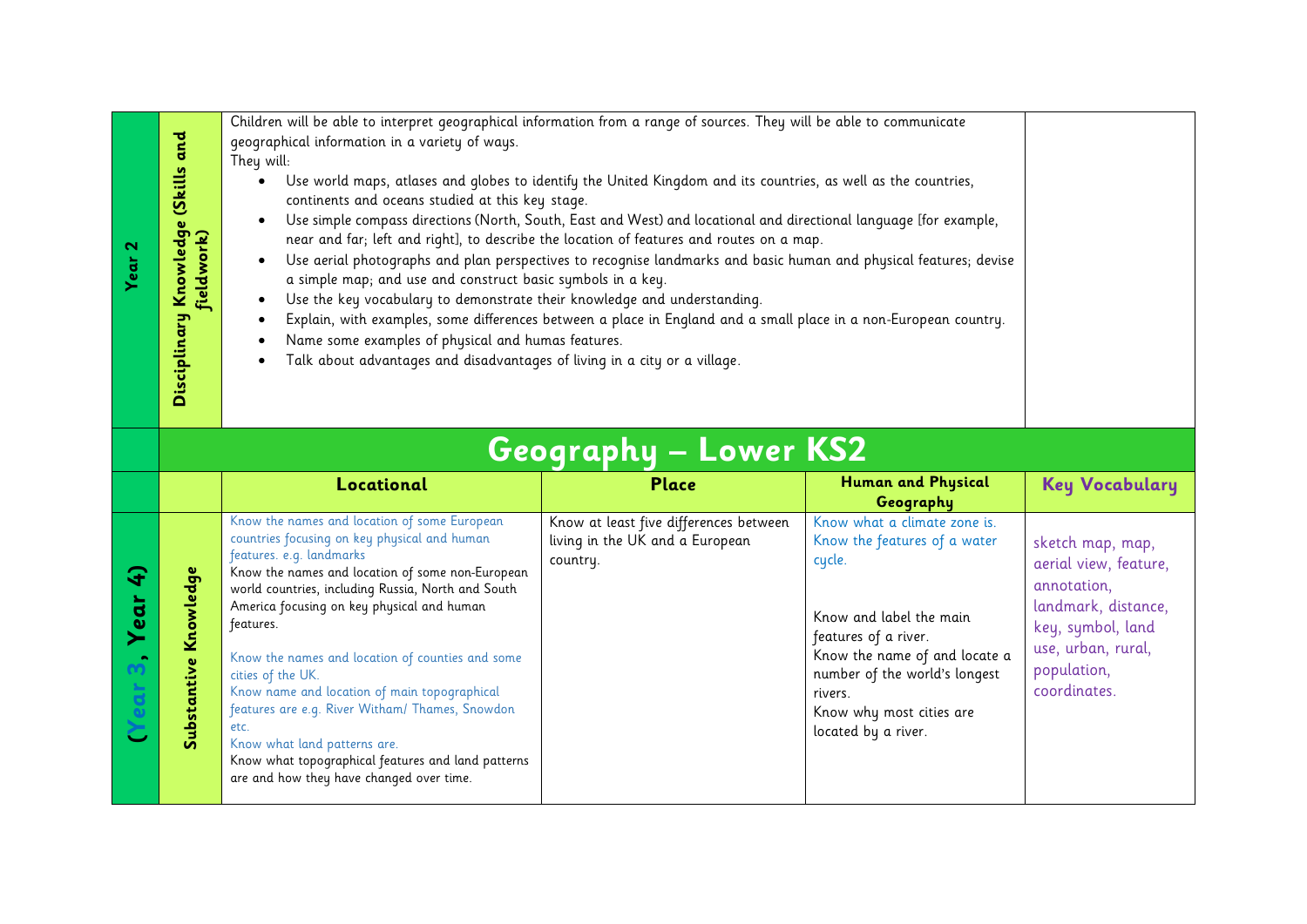|   |                                                                                                                                                                                                                                                                                                                                                                                                                                                                                                                                                                                                                                                                                                                                                                                                                                                                                                                                                                                                                                                                                                                                                                                                                                                                                                                                                                                                                                                                                                                   | Know where the equator, northern and southern<br>hemisphere are.<br>Know what is meant by the term 'tropics'.<br>Know where the Tropic of Cancer, Capricorn and<br>Artic and Antarctic Circles are on a world map |                                                                          |                                                                                |                       |  |  |
|---|-------------------------------------------------------------------------------------------------------------------------------------------------------------------------------------------------------------------------------------------------------------------------------------------------------------------------------------------------------------------------------------------------------------------------------------------------------------------------------------------------------------------------------------------------------------------------------------------------------------------------------------------------------------------------------------------------------------------------------------------------------------------------------------------------------------------------------------------------------------------------------------------------------------------------------------------------------------------------------------------------------------------------------------------------------------------------------------------------------------------------------------------------------------------------------------------------------------------------------------------------------------------------------------------------------------------------------------------------------------------------------------------------------------------------------------------------------------------------------------------------------------------|-------------------------------------------------------------------------------------------------------------------------------------------------------------------------------------------------------------------|--------------------------------------------------------------------------|--------------------------------------------------------------------------------|-----------------------|--|--|
|   | Children will begin to collect, analyse and communicate a range of data gathered through fieldwork that deepens their understanding of geographical processes.<br>Disciplinary Knowledge (Skills<br>Children start to explain how the Earth's features at different scales are shaped, interconnected and change over time. They will start to interpret a range of sources of<br>geographical information including maps, diagrams, globes, aerial photographs and Geographical Information Systems (GIS). N.B: Year 3 - beginning to<br>They will:<br>use maps, atlases, globes and digital/computer mapping to locate countries and describe features studied;<br>and fieldwork)<br>use symbols, keys, 8 points of a compass and 4-figure grid references (including Ordnance Survey maps), to build their knowledge of the United Kingdom and<br>the wider world;<br>use fieldwork to observe and present the human and physical features in the local area using sketch maps, plans and digital technologies;<br>$\bullet$<br>use the key vocabulary to demonstrate their knowledge and understanding.<br>$\bullet$<br>Locate some European and non-European countries.<br>$\bullet$<br>Talk about the physical and human features of some European and non-European countries.<br>Name and locate main topographical features within the UK.<br>Discuss different in land patterns.<br>Explain what tropics are.<br>Show / explain where the equator and northern and southern hemispheres are<br>$\bullet$ |                                                                                                                                                                                                                   |                                                                          |                                                                                |                       |  |  |
|   |                                                                                                                                                                                                                                                                                                                                                                                                                                                                                                                                                                                                                                                                                                                                                                                                                                                                                                                                                                                                                                                                                                                                                                                                                                                                                                                                                                                                                                                                                                                   |                                                                                                                                                                                                                   | <b>Geography - Upper KS2</b>                                             |                                                                                |                       |  |  |
|   |                                                                                                                                                                                                                                                                                                                                                                                                                                                                                                                                                                                                                                                                                                                                                                                                                                                                                                                                                                                                                                                                                                                                                                                                                                                                                                                                                                                                                                                                                                                   | Locational                                                                                                                                                                                                        | <b>Place</b>                                                             | Human and Physical<br>Geography                                                | <b>Key Vocabulary</b> |  |  |
| ၜ | Substantive Knowledge                                                                                                                                                                                                                                                                                                                                                                                                                                                                                                                                                                                                                                                                                                                                                                                                                                                                                                                                                                                                                                                                                                                                                                                                                                                                                                                                                                                                                                                                                             | Know where the Prime/Greenwich Meridian is<br>on a world map<br>Know the names of a number of European                                                                                                            | Know key differences between living in<br>the UK, a region in a European | Know what is meant by biomes<br>and about the features of a<br>specific biome. |                       |  |  |